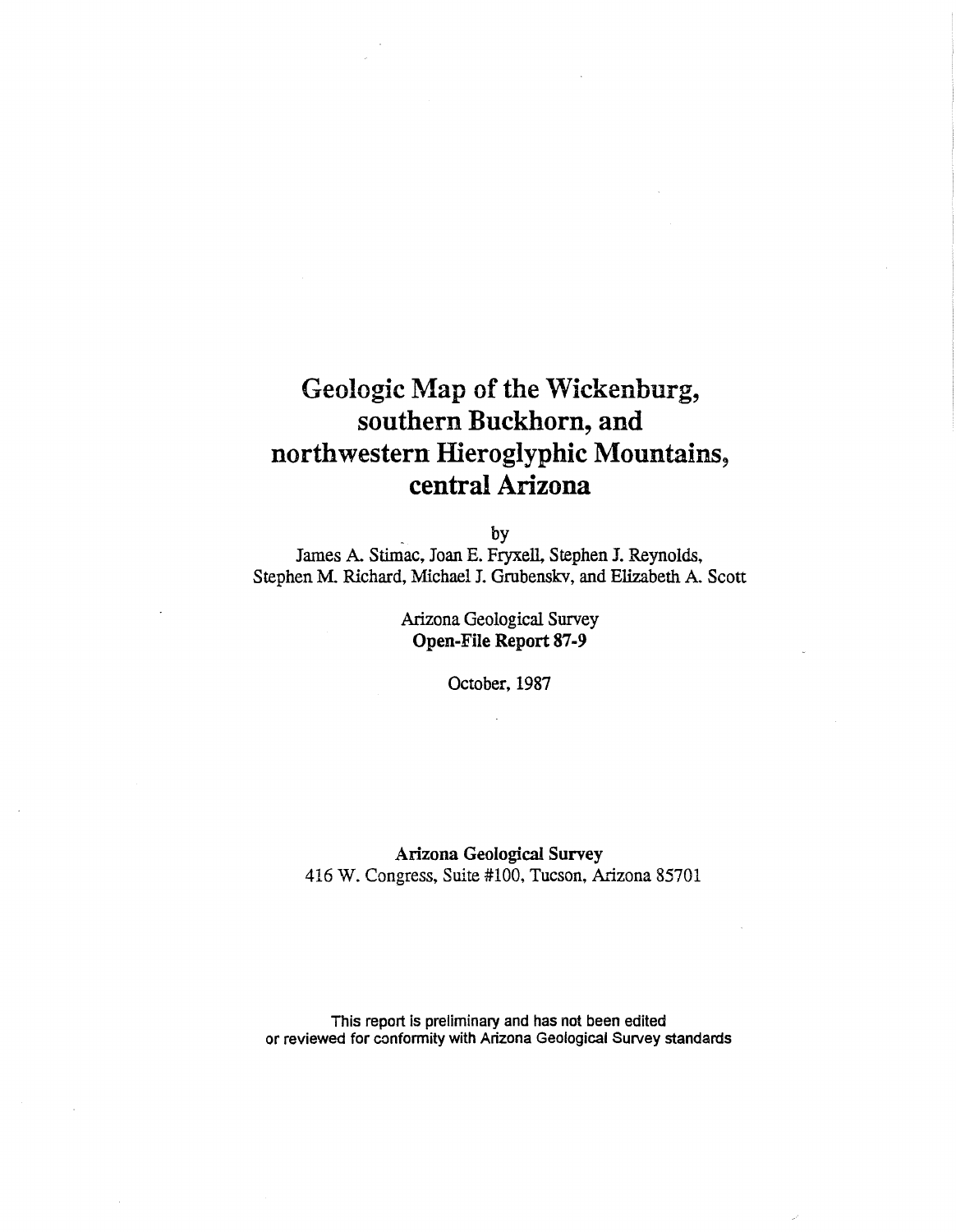$\label{eq:2.1} \frac{1}{\sqrt{2}}\int_{\mathbb{R}^3}\frac{1}{\sqrt{2}}\left(\frac{1}{\sqrt{2}}\right)^2\frac{1}{\sqrt{2}}\left(\frac{1}{\sqrt{2}}\right)^2\frac{1}{\sqrt{2}}\left(\frac{1}{\sqrt{2}}\right)^2.$ 

 $\label{eq:2.1} \mathcal{L}(\mathcal{L}^{\text{max}}_{\mathcal{L}}(\mathcal{L}^{\text{max}}_{\mathcal{L}}),\mathcal{L}^{\text{max}}_{\mathcal{L}}(\mathcal{L}^{\text{max}}_{\mathcal{L}}))$ 

 $\mathcal{I}$  $\mathcal{L}^{\text{max}}_{\text{max}}$  and  $\mathcal{L}^{\text{max}}_{\text{max}}$  $\mathbf{L}$ 

 $\mathcal{L}$  $\|$  $\mathbb{R}$ 

 $\mathcal{A}^{\mathcal{A}}$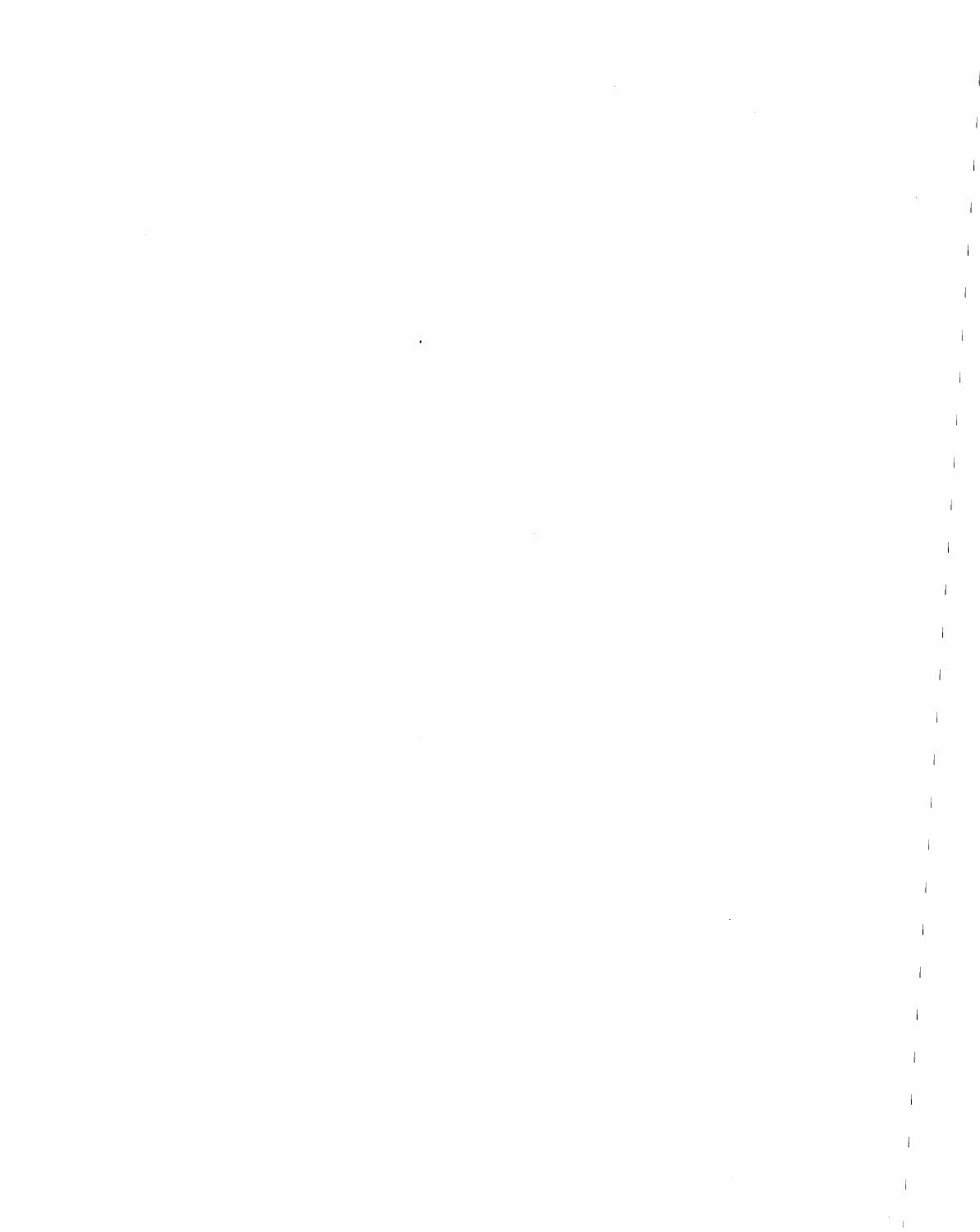## INTRODUCTION

This report describes the geology of the Red Picacho quadrangle and parts of the Wickenburg, Garfias Mountain, and Wittmann quadrangles (Fig. 1). Geologic mapping was completed between January and April of 1987, and was jointly funded by the U.S. Geological Survey and the Arizona Bureau of Geology and Mineral Technology as part of the cost-sharing COGEOMAP program. Mapping was done on 1:24,000-scale topographic maps and on 1:24,000-scale color aerial photographs provided by Raymond A. Brady of the U.S. Bureau of Land Management.

## GEOLOGIC OVERVIEW

The map area includes the Wickenburg Mountains and contiguous parts of the Buckhorn and Hieroglyphic Mountains (Fig. 1). Adjacent parts of the Vulture Mountains were mapped by Grubensky and oth\_ers (1987) and adjacent parts of the Hieroglyphic Mountains were mapped by Capps and others (1986). The overall geologic history of the area is complex, but the regional stratigraphy developed in these reports carries well from range to range.

The map area is composed of a metamorphic-plutonic basement unconformably overlain by Tertiary volcanic and sedimentary rocks. The oldest rocks, assigned to the Proterozoic (1.8-1.7 b.y.) Yavapai Supergroup, consist of amphibolite, schist, and gneiss, intruded by granite, leucogranite, and pegmatite. Protoliths for the amphibolite, schist, and gneiss include both volcanic and sedimentary rocks.

Proterozoic rocks are intruded by Late Cretaceous granodiorite, granite, and a subsequently pegmatite, and aplite. Basement rocks are cut by numerous felsic and mafic dikes and sills related to Tertiary volcanism. **In** places, these dikes.account . for more than half of the outcrop area.

Crystalline basement rocks are unconformably overlain by Tertiary clastic sedimentary and volcanic rocks. Basal Tertiary deposits usually include a sequence of conglomerate, arkosic sandstone, and thin tuffs. The sedimentary rocks probably represent stream deposits formed shortly before and during early volcanism. Locally, deposition of clastic sedimentary rocks composed almost exclusively of basement lithologies persisted throughout early volcanism, which indicates topographic relief on basement rocks.

Tertiary volcanic and sedimentary rocks of the area can be divided into several temporal-compositional packages of regional extent. Volcanism was strongly bimodal throughout its duration, with basaltic and rhyolitic to dacitic lava flows and related tuffs accounting for at least 90 percent of the eruptive volume of the system. Extensive ash flow tuffs are conspicuously absent in the map area, as they are in the Big Horn Mountains (Capps and others, 1985), northeastern Hieroglyphic Mountains (Capps and others, 1986), and northeastern Vulture Mountains (Grubensky and others, 1987). Rare andesite flows occur interbedded with basaltic sequences.

Early volcanism was dominated by basalt flows, but rhyolitic flows and related tuffs are locally present. Early basalts are overlain by the San

1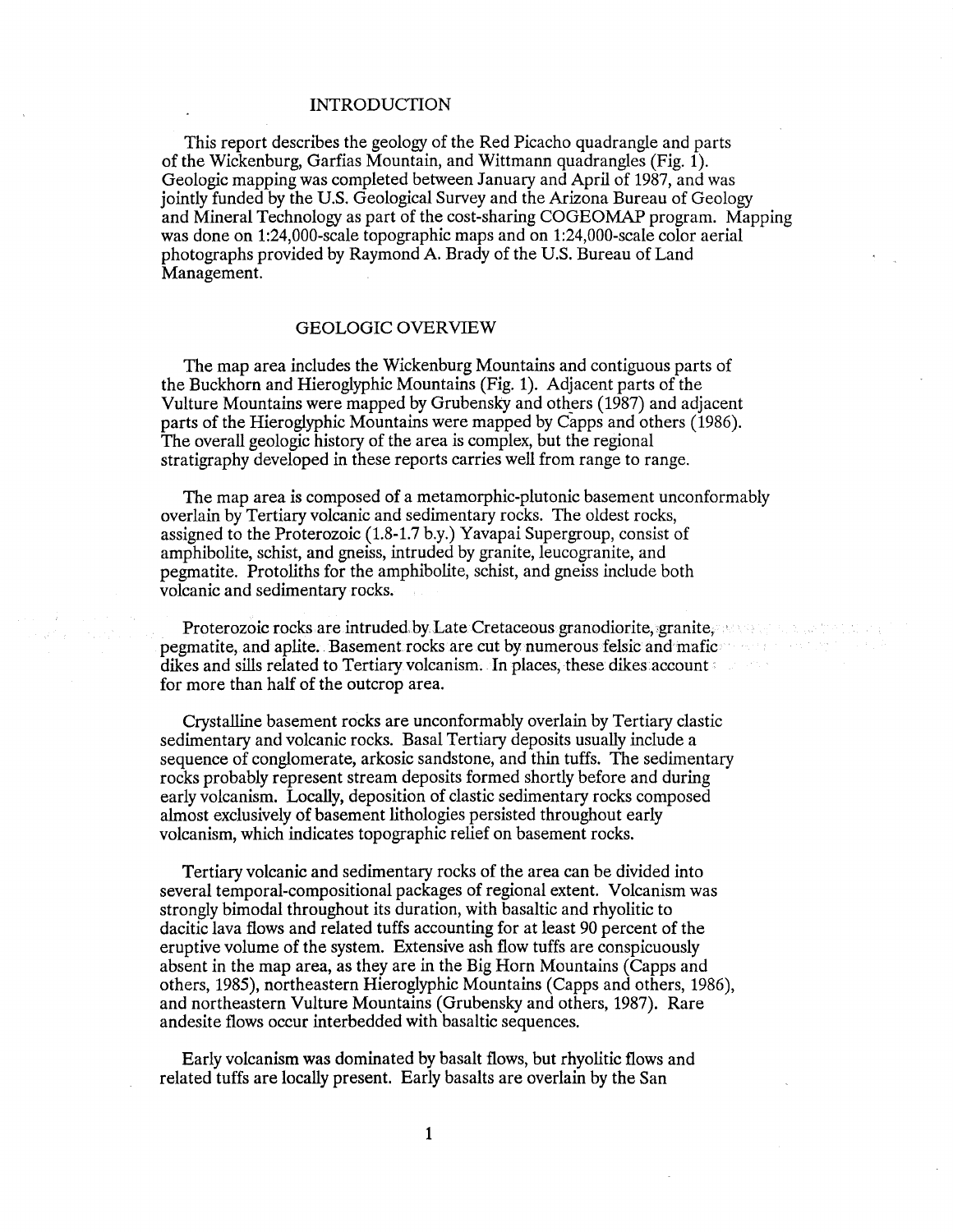Domingo volcanics, a sequence of phenocryst-poor rhyolite flows and related lithic tuffs. This package is in turn overlain by the Hells Gate volcanics, a thick sequence of porphyritic dacite and rhyodacite flows and related tuffs. The volcanic section is cut by numerous silicic and mafic dikes that served as feeders to the extrusive rocks. Dikes are more abundant in the early erupted basalt and rhyolite flows and tuffs than in the overlying dacite flows and tuffs.

The uppermost dacite flows in the Hells Gate volcanics are interbedded with and overlain by debris flows with clasts derived mainly from the dacite. Many, if not all, of the early debris flows are eruption related. Later debris flows tend to be heterolithologic, and probably formed in response to fault-related tilting and seismic activity.

Debris flows overlying the dacite package are interbedded with olivinebearing basalts, megabreccia blocks of lower stratigraphic units, and immature fluvial clastic rocks. This complex package is synvolcanic, but grades upward into conglomerate and sandstone typical of post-volcanic sedimentary sequences in nearby ranges. The entire package was deposited in irregular-shaped half grabens that formed during the main episode of extensional faulting.

#### Structure

Volcanism was accompanied and followed by low- to moderate-angle normal faulting produced by northeast-southwest-oriented regional crustal extension. Major north- to northwest-trending moderate-angle faults, which dip 30 to 50 degrees to the southwest, cut and tilt Tertiary rocks and crystalline basement rocks, producing domino-style repetition of section. The largest of these u di Setti Museum di S faults have displacements of several kilometers and produce.northto . The state of the second second . The set northwest-trending ridges that are usually capped by resistant rhyolite and we are welldacite flows. They cut another set of low-angle faults that dip 5. to 15 degrees to the southwest, and that are common to the eastern Hieroglyphic, Wickenburg, and Vulture Mountains. Northeast- to east-trending complex fault zones probably functioned as boundaries for domains of differential extension and tilting during displacement on both moderate- and low-angle fault sets.

The low-angle faults have fairly irregular surfaces, probably in part due to original corrugations in the faults. They are interpreted as normal faults because they commonly carry tilted Tertiary rocks in their hanging walls, and, where they juxtapose pre-Tertiary crystalline rocks, the intrusive margin of the Cretaceous granite is progressively displaced westward (see cross section B-B').

The change from northwest-striking to north-northeast-striking ridges in the west central Wickenburg quadrangle probably formed as the result of drag on a major low-angle structure that separates basement lithologies from the overlying, steeply tilted Tertiary section. This fault probably has on the order of 5 km of displacement (see cross section C-C').

Evidence that faulting occurred during volcanism includes (1) generally steeper dips on the early volcanic section than on stratigraphically higher units, and (2) fault zones intruded by Tertiary dikes and sills, with local brecciation of dike rocks due to subsequent movement on those faults.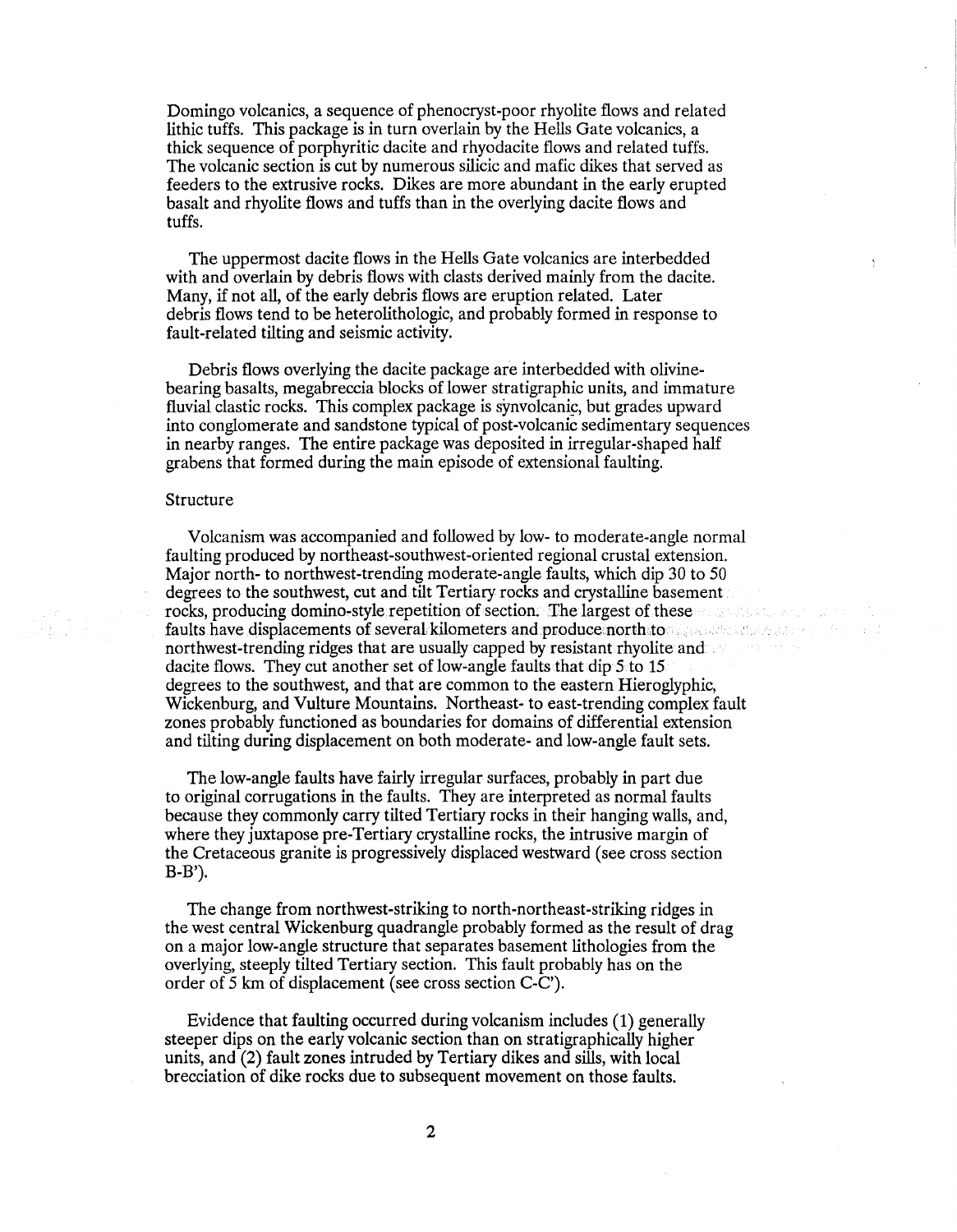Pre-Tertiary structures in the map area include isoclinal folds within the foliation of the Proterozoic rocks and megascopic open to tight folds that fold the Proterozoic foliation. The foliation-related isoclinal folds are certainly Proterozoic in age, and the megascopic folds are probably also of Proterozoic age.

# Mineralization

Precious- and base-metal prospects occur in both the Tertiary volcanic and sedimentary rocks and the crystalline basement. Many of the prospects are localized along low- to moderate-angle faults characterized by intense brecciation and quartz, calcite, and iron-oxide veining. Such mineralization is middle Tertiary in age. Placer gold occurrences are common in several major drainages and their tributaries. The most productive deposits are in the San Domingo, Little San Domingo, and Ox Wash areas. Proterozoic metachert and metacarbonate lenses, interpreted as exhalites, are also potential prospecting targets for gold. Proterozoic Li-bearing pegmatites occur in the upper San Domingo Wash area.

# QUATERNARY AND UPPER TERTIARY UNITS

#### Qs: Younger alluvium

Unconsolidated sand and gravel in modern channels or on adjacent lowlying terraces to these channels.

#### Qso: Mid-Level alluvium

Unconsolidated gravel-poor sand and sandy gravel deposits in flood plains elevated 0.5 to 2 m above modern channels; Deposits typically host mature; we construct the mesquite trees.

#### QTs: Older alluvium

Unconsolidated to semi-consolidated and caliche-cemented sand and gravel deposits that commonly underlie dissected terraces elevated 2 m or more above modern drainages. The deposits are being incised by the present drainages and host palo verde trees, saguaro, and other cacti.

# MIDDLE TERTIARY VOLCANIC AND SEDIMENTARY ROCKS

Tertiary rocks of the area overlie crystalline basement and consist of clastic sedimentary rocks, volcanic rocks, debris flows, and fanglomerate and related megabreccia. The volcanic rocks probably range in age from latest Oligocene to early Miocene. The youngest Tertiary rocks are fanglomerates and related megabreccia that accumulated during extensional faulting. Fanglomerate grades downward into a complex sequence of synvolcanic debris flows, megabreccia, clastic sedimentary rocks, thin tuffs, and olivine-bearing basalts. These units are underlain by a series of dacitic to rhyodacitic flows and tuffs, correlative with the Hells Gate volcanics of the northeastern Hieroglyphic Mountains (Ward, 1977; Capps and others, 1986). The Hells Gate volcanics also make up most of the Buckhorn Mountains in the adjacent Garfias Mountain and Copperopolis quadrangles. The Hells Gate volcanics are underlain by the San Domingo volcanics, a series of rhyolite flows and related tuffs.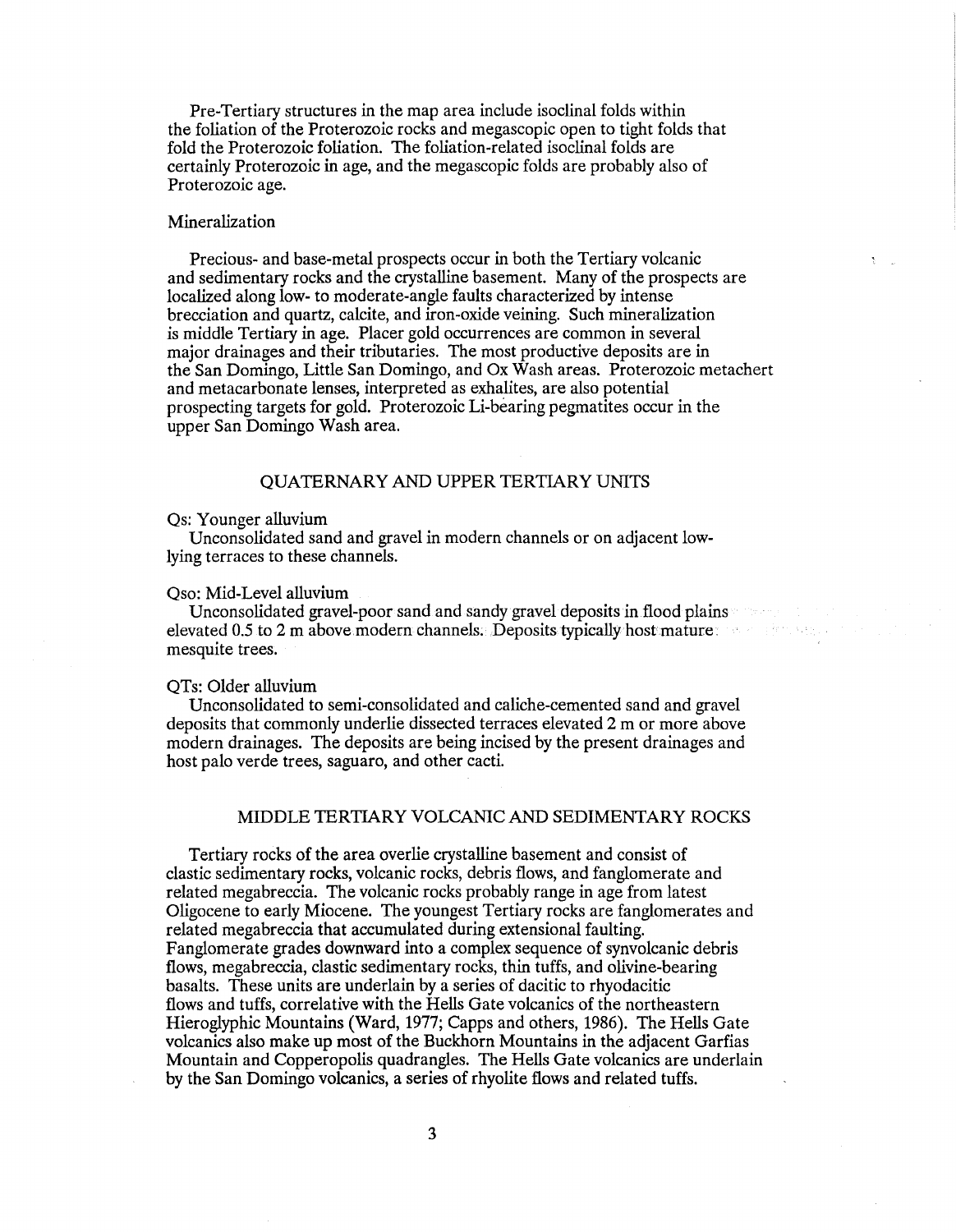The San Domingo volcanics are interbedded with, and underlain by a series of basalt flows and conglomeratic to arkosic sandstone lenses. The average thickness of the volcanic pile is roughly 1-2 km.

The volcanic stratigraphy has been subdivided into the following informal units (from youngest to oldest):

- 1) debris flows, deposited during and after the Hells Gate volcanics;
- 2) upper basalt flows, deposited during and after the Hells Gate volcanics;
- 3) upper tuffs, deposited after the Hells Gate volcanics;
- 4) Hells Gate volcanics, composed of dacite and rhyodacite flows, tuffs, and debris flows;
- 5) San Domingo volcanics, composed of rhyolite flows and tuffs;
- 6) lower basalt, basaltic andesite, and andesite flows; and
- 7) clastic sedimentary rocks, deposited prior to, during, and after volcanism.

A general stratigraphic section is shown in Figure 2. More detailed stratigraphic sections of the San Domingo Peak area and the Red Picacho area are shown in Figures 3 and 4, respectively.

#### Tf: Fanglomerate

Brown- to buff-colored consolidated to semi-consolidated conglomerate, sandstone, and siltstone with a discontinuous thin cover of QTs. Fanglomerate grades downward into tilted sheet-flood deposits and debris flows with interbedded basalts and thin upper tuffs.

Fanglomerate usually forms low hills with little or no outcrop, but steep cliffs 5 to 20 m occur along major washes in the Wickenburg quadrangle. The deposits are flat lying to moderately tilted.

Tbx: Megabreccia and sedimentary breccia; protolith of breccia indicated in parentheses where known '

Shattered landslide blocks (megabreccia derived from various older rock units). Megabreccia blocks are locally associated with debris flows and fanglomerate.

#### Tut: Upper tuffs

Purplish-brown to lavender poorly to moderately welded lithic-rich ash flow tuffs. Phenocrysts includes 5 to 15 percent biotite and hornblende (1-4 mm) and 1 to 5 percent plagioclase (1-4 mm). The tuffs contain 25 to 40 percent lithic fragments, mainly consisting of Hells Gate volcanics and upper basalt. They reach maximum thicknesses of 10-20 m in the upper San Domingo Wash area, forming moderately steep ledges and slopes. The tuffs are interbedded with upper basalts and debris flows.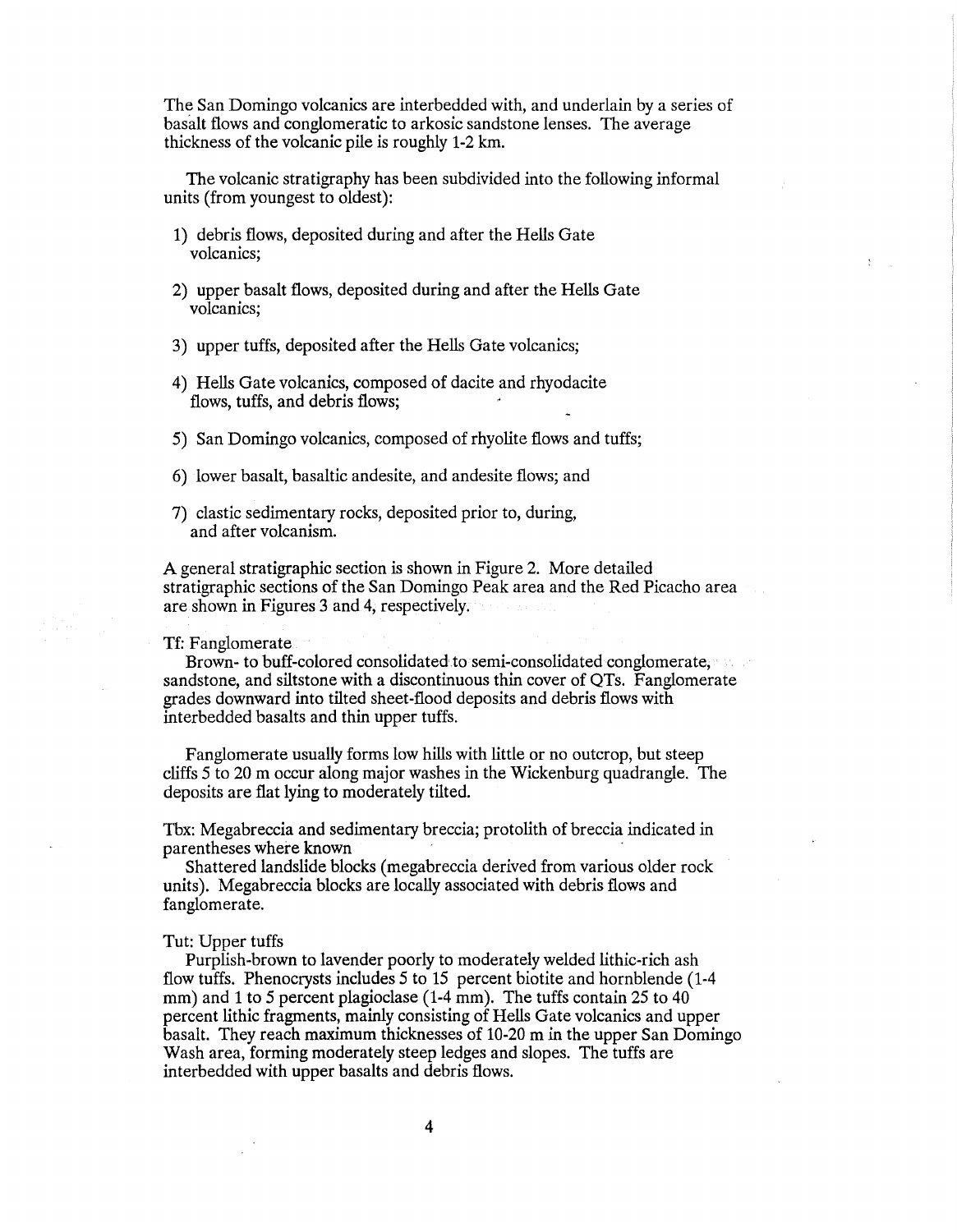

Figure 2. General schematic stratigraphic section for the Wickenburg, southern Buckhorn, and northwestern Hieroglyphic Mountains.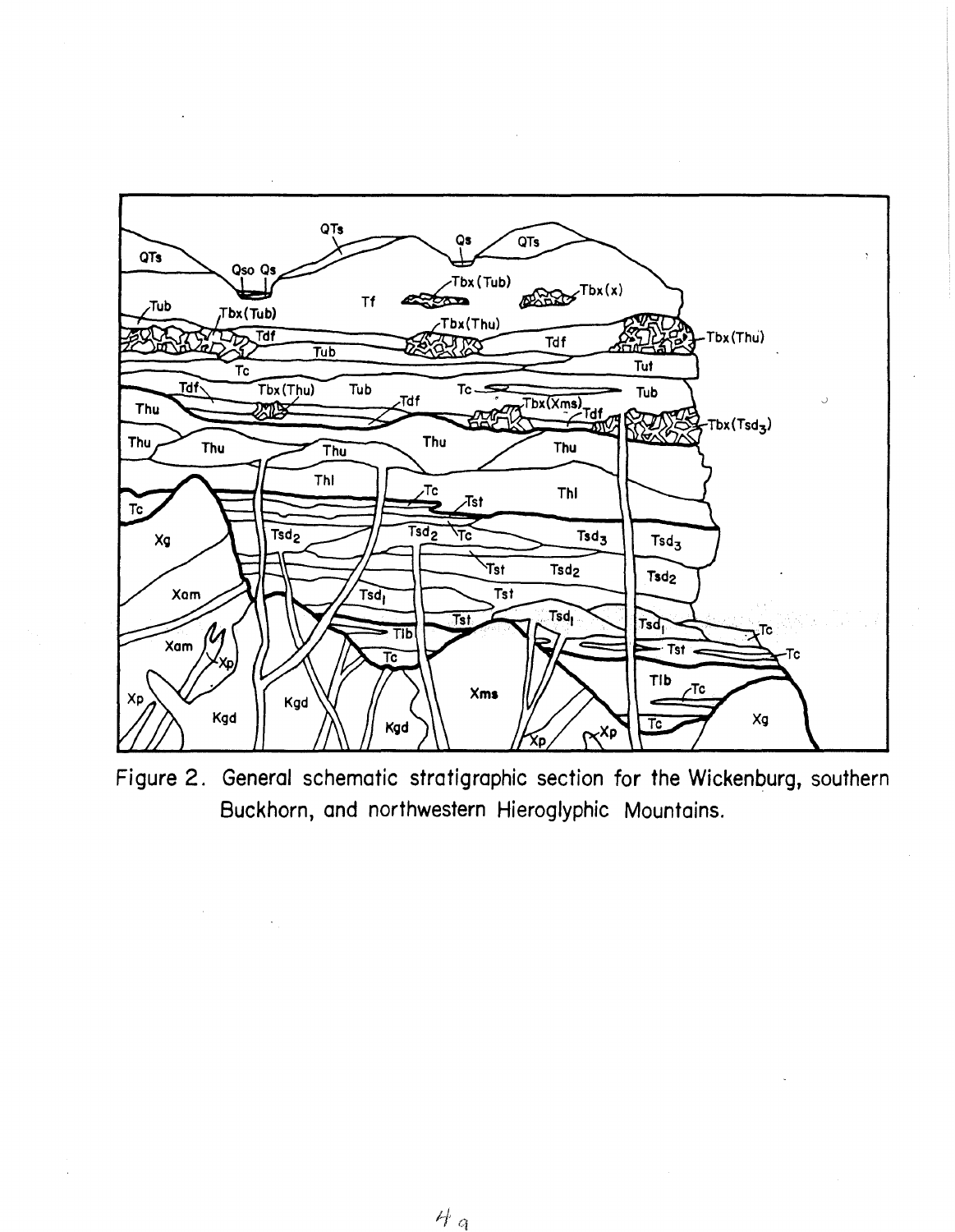$\label{eq:2.1} \frac{1}{\sqrt{2}}\sum_{i=1}^n\frac{1}{\sqrt{2}}\sum_{i=1}^n\frac{1}{\sqrt{2}}\sum_{i=1}^n\frac{1}{\sqrt{2}}\sum_{i=1}^n\frac{1}{\sqrt{2}}\sum_{i=1}^n\frac{1}{\sqrt{2}}\sum_{i=1}^n\frac{1}{\sqrt{2}}\sum_{i=1}^n\frac{1}{\sqrt{2}}\sum_{i=1}^n\frac{1}{\sqrt{2}}\sum_{i=1}^n\frac{1}{\sqrt{2}}\sum_{i=1}^n\frac{1}{\sqrt{2}}\sum_{i=1}^n\frac$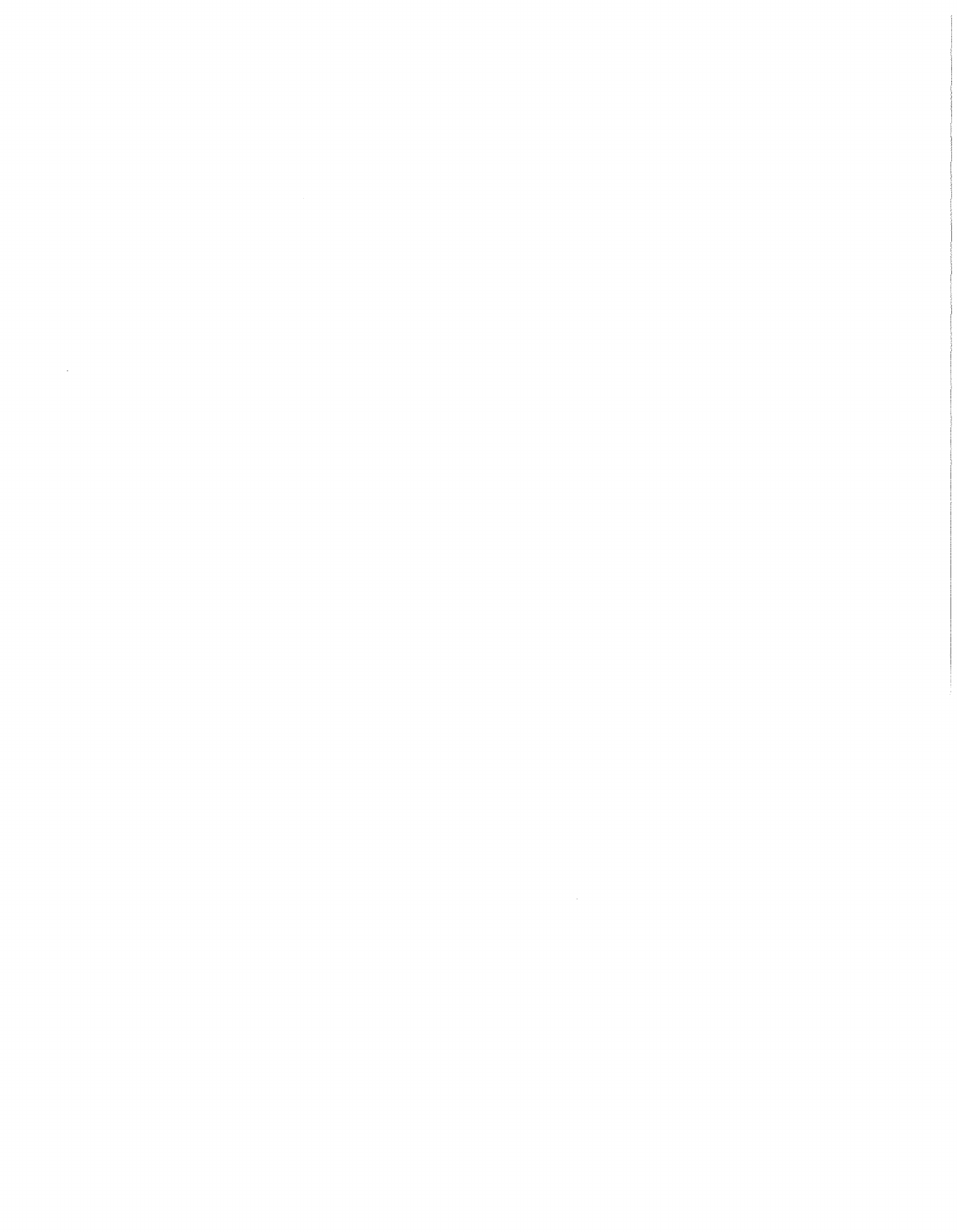

Schematic stratigraphic section for the San Domingo Figure 3. Peak area.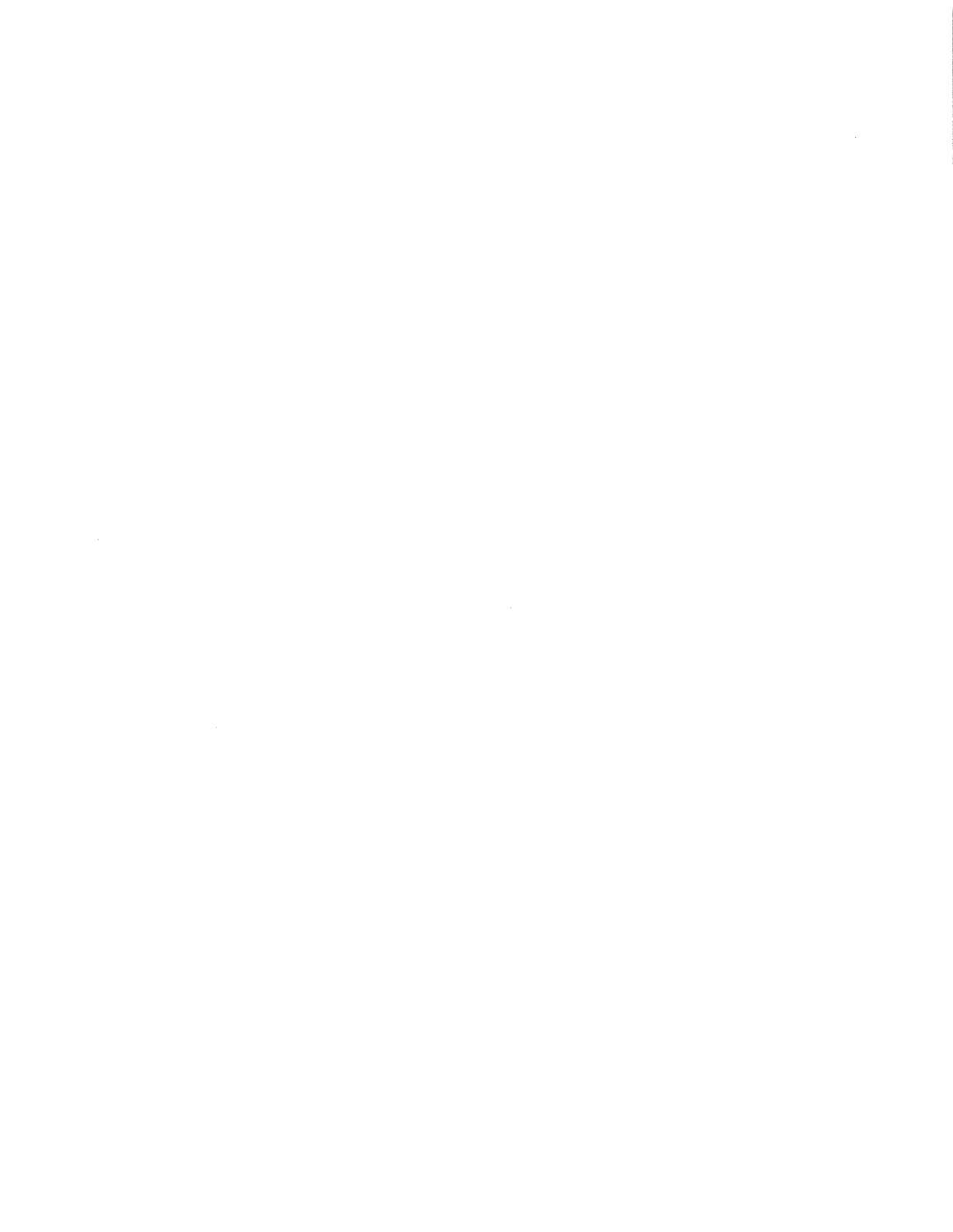

 $\mathfrak{g}=\mathbb{Q}$ 

Figure 4. Schematic stratigraphic section for the Red Picacho and White Picacho area.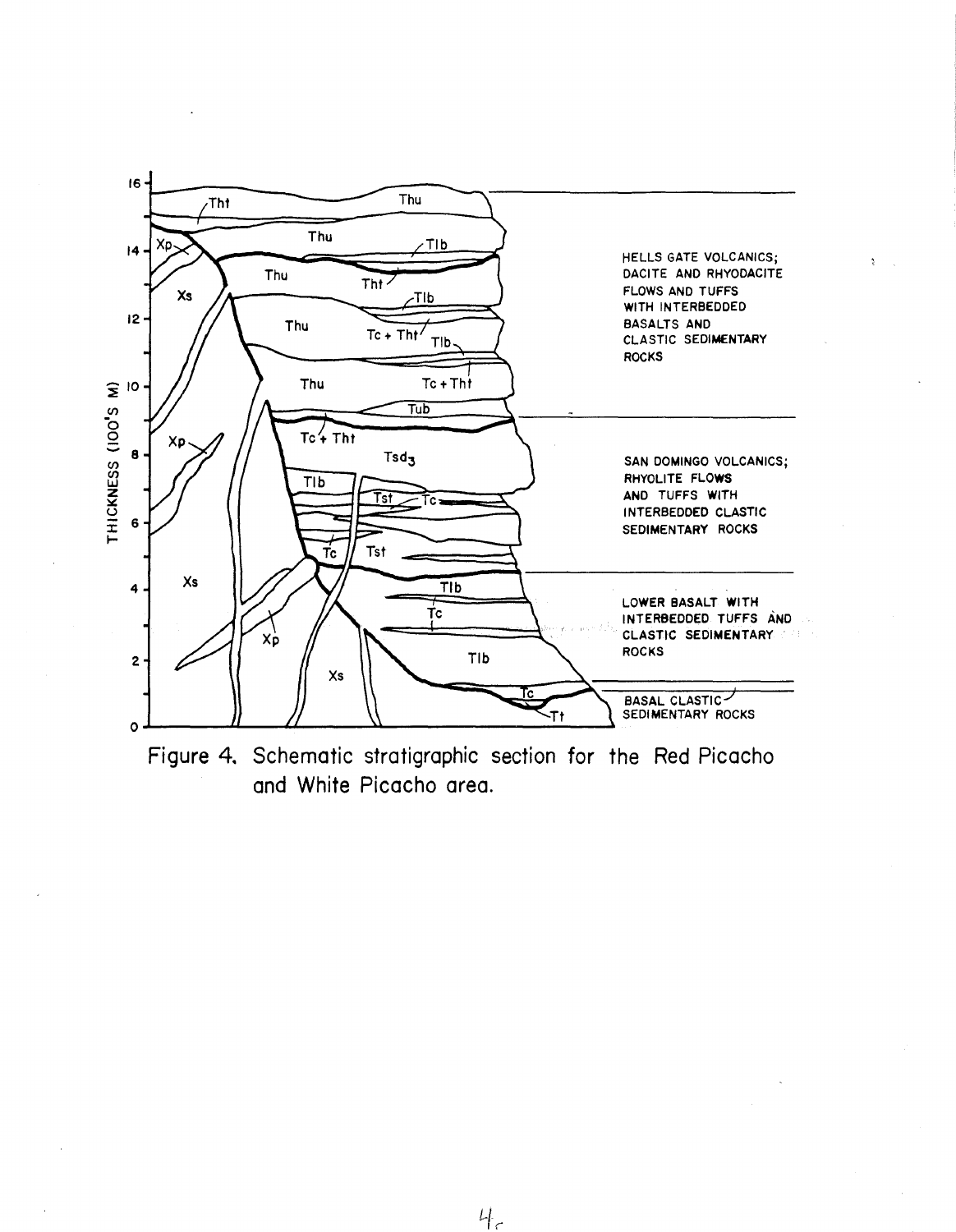$\mathbf{I}_{\mathbb{R}}$  $\overline{1}$ ţ. L.  $\mathbb{F}^2$  $\mathbb{F}_2$  $\Gamma$  $\mathbf{1}$ t.  $\bar{\bar{E}}$  $\Gamma$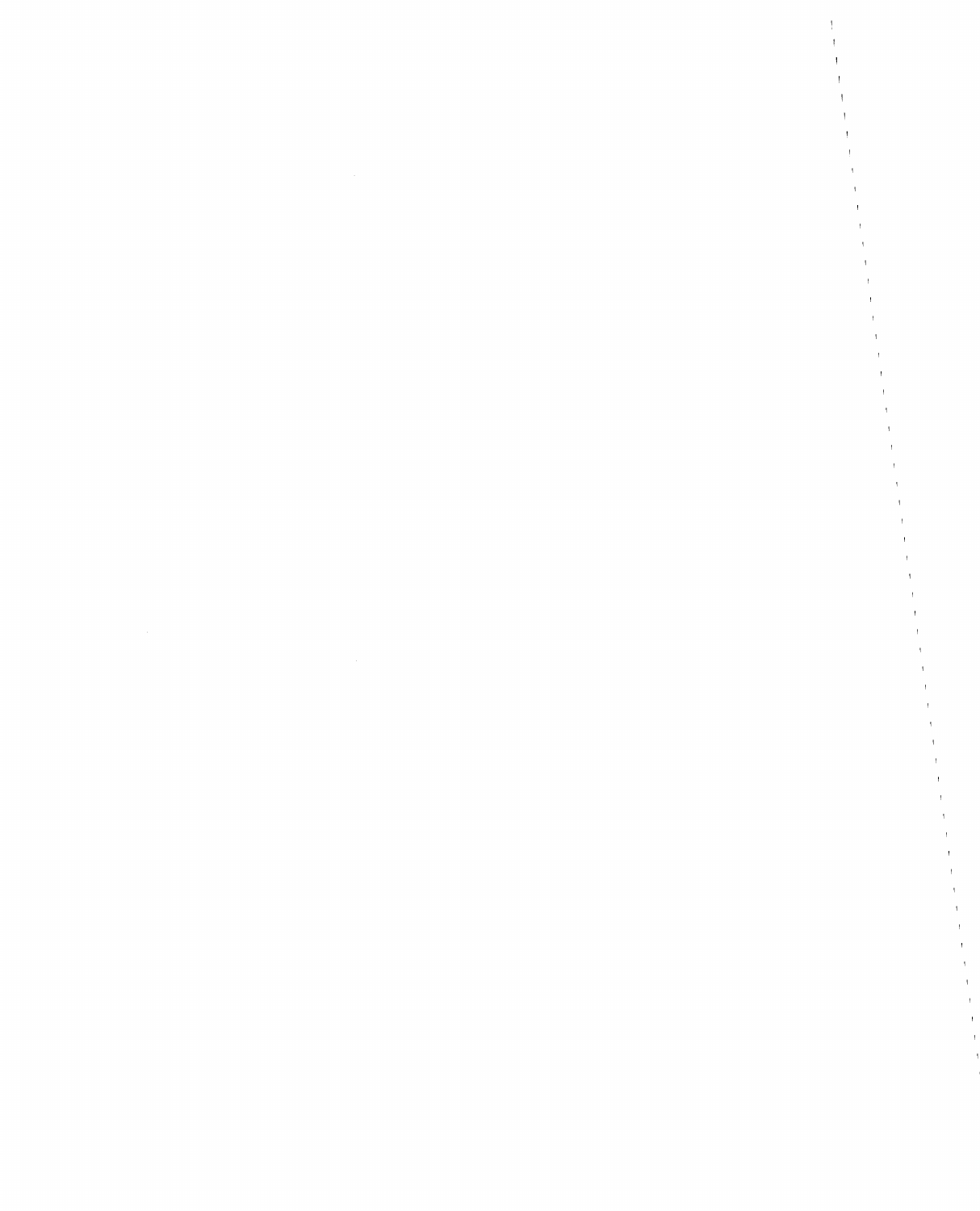### Tub: Upper basalts

Black to gray basalt flows. These flows contain up to 25 percent phenocrysts including 5 to 20 percent olivine (1-6 mm), trace to 10 percent clinopyroxene (1-8 mm), trace to 10 percent plagioclase (2-6 mm), and 1 to 5 percent opaque oxide minerals (1-5 mm).

Individual flows are usually thin (2-5 m) with well-developed agglomerate horizons at flow contacts. They are stratigraphically equivalent with the upper aphyric basalts in the Bighorn Mountains, dated at 16.1 Ma (Capps and others, 1985) and upper basalts in the northeastern Hieroglyphics, dated at 16.2 Ma (Capps and others, 1986).

#### Tdf: Debris flows and avalanche deposits

Tan, pinkish, and white massively bedded, unsorted, matrix-supported debris flow and avalanche deposits. They contain clasts of volcanic and crystalline basement rocks, but are usually dominated by a specific lithology, especially Hells Gate dacites and upper olivine-bearing basalts.

The debris flows are interbedded with upper basalts and clastic sedimentary rocks. They form low hills with sporadic outcrop. Good exposures occur along washes and in roadcuts. Individual flows rarely exceed 20 m, but very thick debris flow sequences occur in the Buckhorn, northern Hieroglyphic, and northeastern Wickenburg Mountains. The debris flow sequence grades upward into less consolidated, finer-grained conglomerate, sandstone, and siltstone.

In the San Domingo Peak area, debris flows composed mainly of fragments of Hells Gate dacite are interbedded with megabreccias of first-erupted Hells Gate dacite and older lithologies. These megabreccias show internal shattering and are interpreted as landslide-avalanche deposits related to see the state of tilting during faulting.

In the southern Buckhorn Mountains, large (up to several hundred meters) blocks of dacite flow rock is surrounded by massive, unsorted matrix. Blocks do not show internal shattering characteristic of megabreccias associated with faulting and are interpreted either as interbedded dacite flows or rockslideavalanche deposits intimately associated with eruptions of dacite lavas.

#### Th: Hells Gate volcanics

Pink, gray, purple-gray, and reddish-brown phenocryst-rich dacite and rhyodacite flows and related tuffs and debris flows. The unit name is carried over from mapping by Capps and others (1986) in the northeastern Hieroglyphic Mountains. The unit has yielded dates of 17.98 Ma in the northern Buckhorn Mountains (Shafiqullah and others, 1980) and 17.4 and 16.1 Ma in the northeastern Hieroglyphic Mountains (Capps and others, 1986; Kortemeier and others, 1986). The Hells Gate volcanics are divided into two informal members based on phenocryst size and abundance. The lower Hells Gate flows are finer grained and less phenocryst-rich than the upper Hells Gate flows.

## ThI: Lower Hells Gate flows

Pink, orangish-brown, and reddish-brown porphyritic rhyodacite flows. Phenocrysts include 5 to 10 percent plagioclase (1-3 mm), 10 to 15 percent hornblende (1-2 mm), less than 5 percent biotite (1-3 mm), trace clinopyroxene (1-2 mm), and less than 2 percent opaque oxide minerals (0.5-1 mm).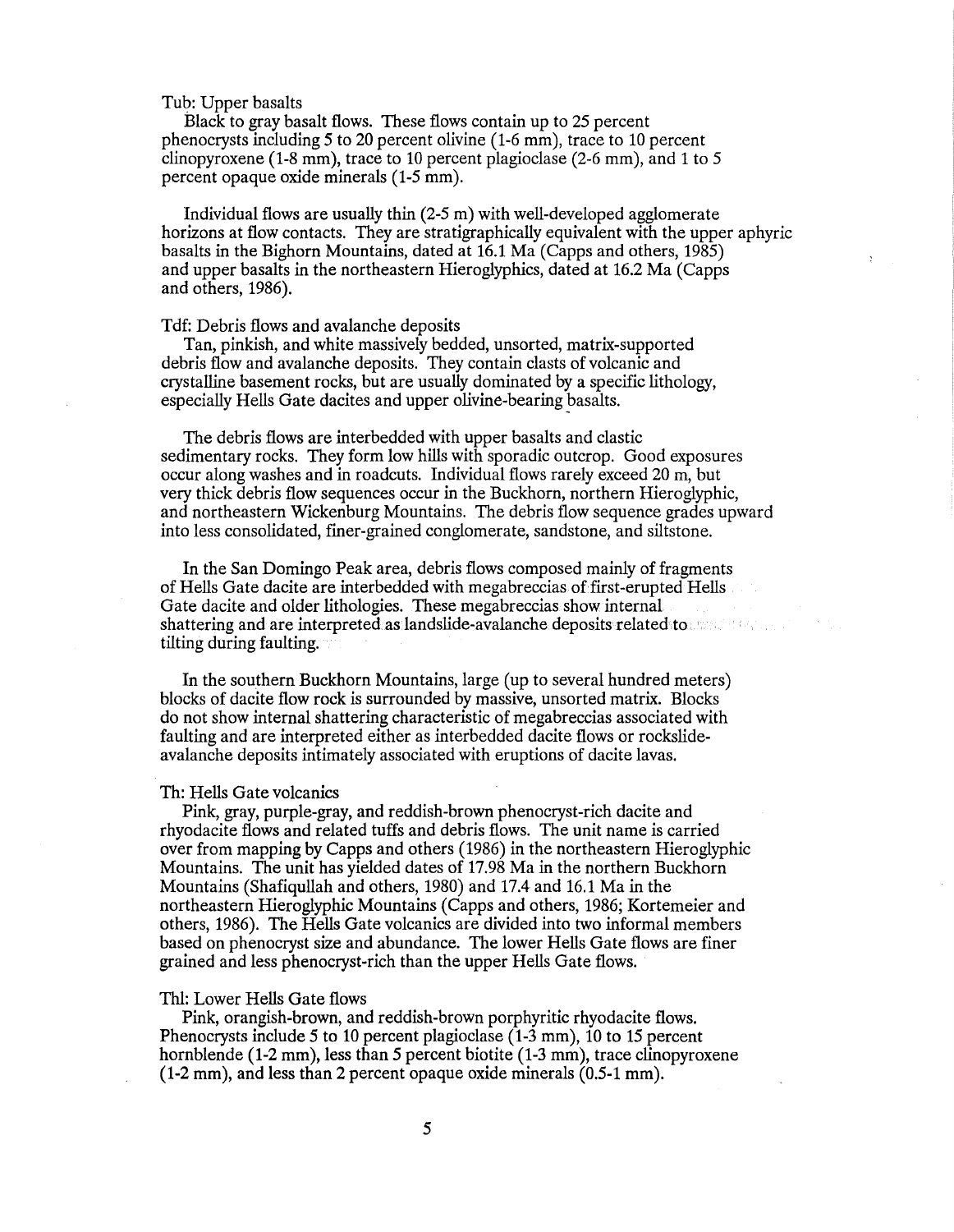Hornblende and biotite phenocrysts are strongly oriented along flow foliation.

These flows appear to be transitional in mineralogy between the rhyolites of the San Domingo volcanics and the upper Hells Gate dacites. They mark the first major appearance of hornblende and biotite (greater than 2 percent), and signal an increase in both the crystallinity and size of phenocrysts in the eruptive sequence.

#### Thu: Upper Hells Gate dacite and rhyodacite flows

These flows contain from 20 to 45 percent phenocrysts with younger flows generally being most phenocryst rich. Phenocryst assemblages usually include 10 to 20 percent plagioclase (2 mm-1.5 cm), 5 to 15 percent biotite and hornblende (2-8 mm), trace to 3 percent clinopyroxene (1-3 mm and in cumulophyric clumps with plagioclase), 1 to 3 percent opaque oxide minerals (1-3 mm), and trace to 2 percent quartz (2-5 mm). Quenched mafic inclusions are common in the early dacites, especially in the Red Picacho area.

# Tht: Hells Gate tuffs

White, pinkish, and buff-colored lithic-rich tuffs. Phenocrysts include 10 to 25 percent feldspar and 10 to 20 percent biotite and hornblende. Lithic fragments are mainly of Hells Gate flows and olivine-bearing basalts. Most of the tuffs are thin, but thicknesses up to 40 m occur in a paleovalley at the extreme northwestern corner of the Garfias Mountain quadrangle.

The Hells Gate volcanics form major ridges and cliffs in the Red and White Picacho area, and throughout the Buckhorn Mountains. The average thickness of the unit is approximately 200 to 500 m.

#### Tsd: San Domingo volcanics

Brown, purplish-brown, reddish-brown, pink, and gray aphyric and phenocryst-poor rhyolite flows. These flows are characterized by flow brecciated bases with very poorly preserved vitrophyre, and flow-banded bodies that grade upward into lithophysae-rich tops. The flow rhyolites form prominent ridges and cliffs throughout the map area. The total thickness of the package averages several hundred meters.

The San Domingo volcanics are stratigraphically equivalent to the Morgan City rhyolite of Capps and others (1986). Rhyolite flows and tuffs are mainly aphyric or crystal poor. Most of the flows in this package are Kmetasomatized and are unsuitable for either chemical analysis or K-Ar age dating.

San Domingo volcanics are composed of many coalescing flows and domes, with pyroclastic aprons. At least three informal members can be distinguished locally based on mineralogy:

#### Tsd<sub>1</sub>: Aphyric rhyolite flows.

Tsd<sub>2</sub>: Phenocryst-poor rhyolite flows with 5 to 10 percent feldspar (aominantly sanidine 1-4 mm in length) and trace to 2 percent biotite and hornblende (1-3 mm) phenocrysts.

Tsd<sub>3</sub>: Quartz-bearing rhyolite flows with 5 to 15 percent feldspar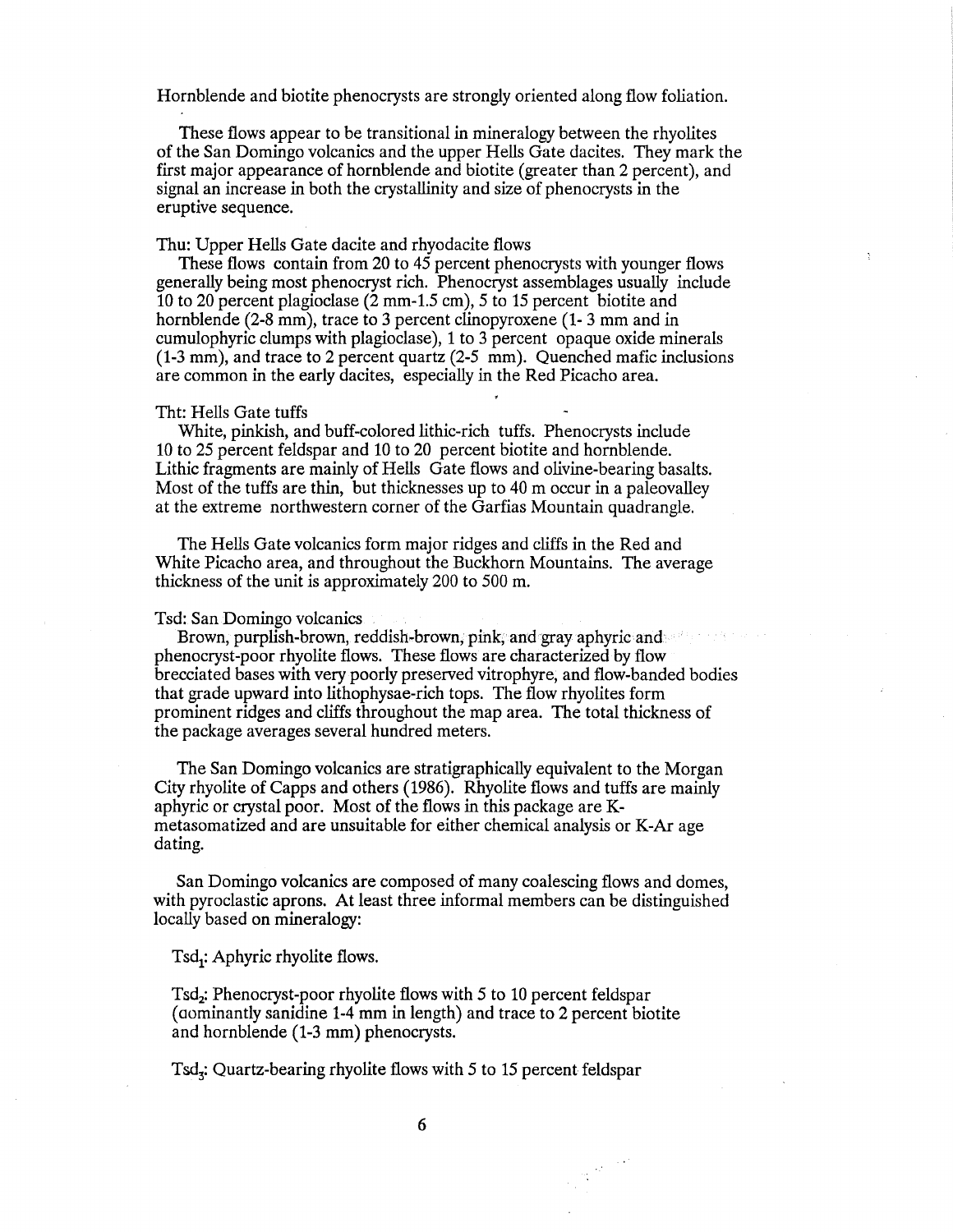(dominantly sanidine 1-4 mm in length) and 5-10 percent quartz (1-3 mm).

These flows form major ridges and cap hills east of Trilby Wash. They reach maximum thicknesses of 50 to 150 m in the Red Picacho area, and are present locally as far west as the San Domingo Peak area.

Tst: Lithic tuffs and related sedimentary rocks

White, pink, and buff-colored aphyric to phenocryst-poor lithic ashflow, surge, and air fall tuffs, and clastic sedimentary rocks derived mainly from volcanic rocks. The tuffs occur in packages and separate individual flow rhyolites. They form poor outcrops compared to the rhyolite flows, making up moderate to steep slopes generally covered by talus of the overlying rhad regionst flows. The tuff sequence reaches thicknesses of 40 to 100 m in the San Domingo Peak and upper Trilby Wash areas and includes at least two moderately welded lithic-rich ash flow tuffs. These tuffs form prominent 3 to 10 m ledges in the San Domingo Peak area. One of these tuffs also forms 5 to 15 m ledges underlying  $\text{Tsd}_3$  in the upper Trilby Wash area.

TIb: Lower basalt, basaltic andesite, and andesite flows

Black, gray, brown, and reddish-brown vesicular to massive basaltic to andesitic flows and agglomerate. The phenocryst assemblage and thin, tabular nature of these flows indicate that the vast majority are basaltic in composition, but, rare basaltic andesite and andesite flows are also present. In the map area, the lower basalt sequence reaches a maximum thickness of 200- 400 m in the upper Trilby Wash area, near the Maricopa-Yavapai County line.

The mafic flows contain 5 to 30 percent phenocrysts, including 2 to 10 percent olivine (1-4 mm), 2 to 20 percent clinopyroxene (1-6 mm), 2 to 10 percent plagioclase (1-8 mm), and 1 to 5 percent opaque oxide minerals  $(1-4)$ mm). Rare flows contain up to 20 percent orthopyroxene megacrysts (5-15 mm).

The mafic flows are interbedded with the first erupted rhyolitic flows and tuffs of the San Domingo volcanics and with clastic sedimentary rocks composed mainly of clasts of basement lithologies. The basalts form slopes with sporadic outcrop and are commonly covered by talus of more resistant overlying rhyolite flows.

The basaltic sequence appears to be part of a regional episode of dominantly basaltic volcanism that preceded and overlapped with silicic volcanism. It is stratigraphically equivalent to the Deadhorse Wash basalt of the Big Horn Mountains and undifferentiated lower basalts of the Hieroglyphic Mountains. The age of this sequence remains poorly constrained, but it is older than 21 Ma in the Big Horn Mountains (Capps and others, 1985), and older than 18.7 Ma in the Hieroglyphic Mountains (Kortemeier and others, 1986).

#### Ta: Andesite flow

Gray biotite- and hornblende-bearing flow foliated andesite. This distinctive flow occurs in the Red Picacho area, where it reaches a maximum thickness of 30 to 40 m.

## Tc: Clastic sedimentary rocks

Reddish-brown, brown, tan, greenish-gray, and white conglomerate, coarse sandstone, and sandstone. Clasts are mainly of Proterozoic and Cretaceous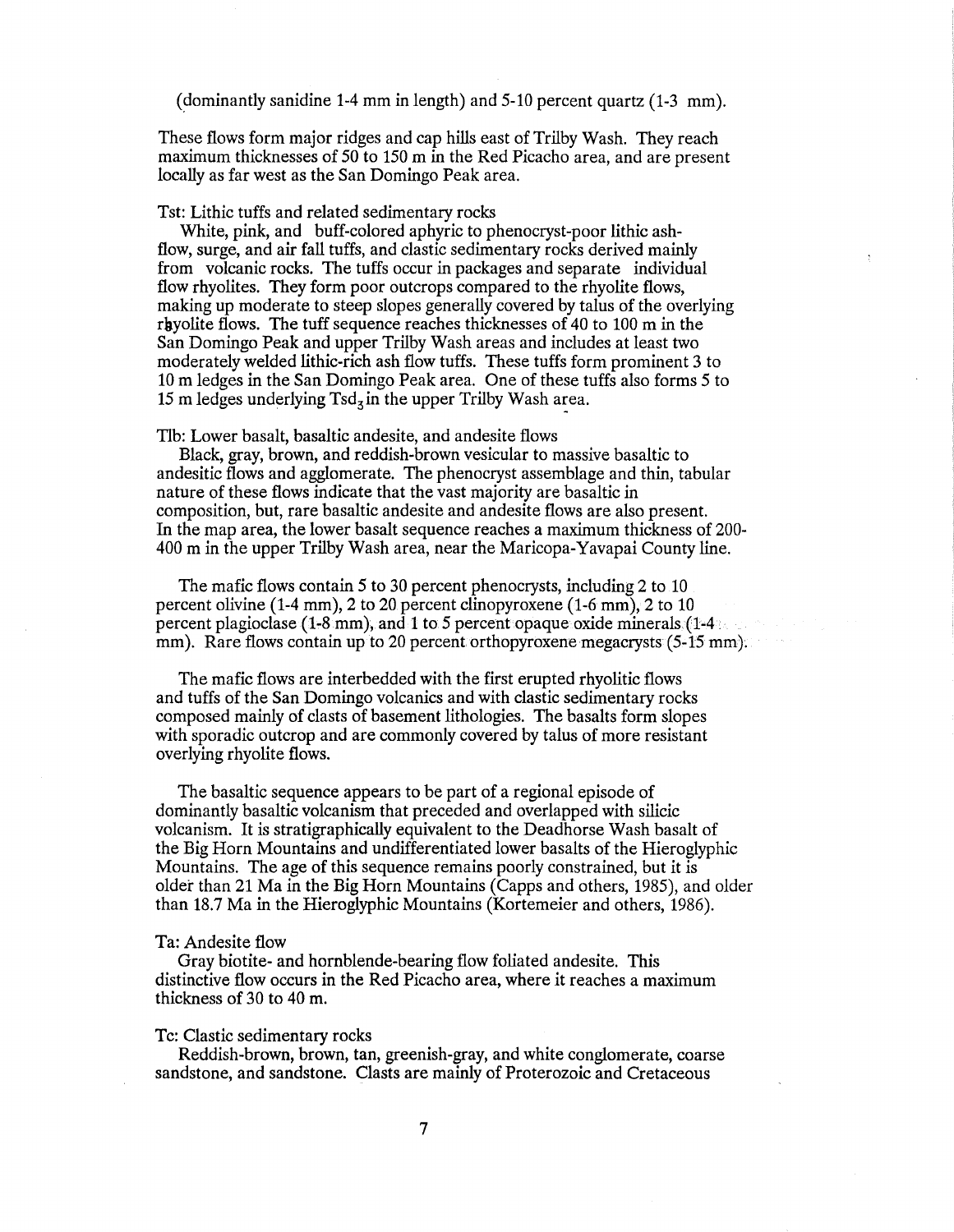rocks,. but clasts of volcanic units are locally abundant, especially in lenses interbedded with the volcanic section. These deposits unconformably overlie basement rocks and occur interbedded with and overlying the volcanic section. They form moderately resistant ledges and steep slopes. The thickest deposits (20-50 m) occur in the lower Trilby Wash area. Basal deposits rarely exceed 15 m, but clastic lenses from 1 to 10 m occur intercalated with lower basalts, San Domingo volcanics, and debris flows and upper basalts throughout much of the Red Picacho quadrangle.

#### TERTIARY ALTERATION ZONES

Tqz: Intensely silicified rocks

White to gray intensely silicified rocks composed of fine-grained quartz and chalcedony. These deposits probably represent near-surface levels of fossil hot-spring systems.

### Stippled pattern: Hydrothermal alteration

The stippled pattern denotes areas of local and regional hydrothermal alteration characterized by silicification, and argillic or propylitic alteration. Regional hydrothermal alteration has affected much of the northwestern Hieroglyphic Mountains and the adjacent southern Buckhorn Mountains. This alteration is restricted mainly to the lower part of the section and is probably related to emplacement of upper Hells Gate dacite flows. Some of the alteration in crystalline basement rocks may be pre-Tertiary in age.

# PRE-TERTIARY ROCK UNITS AND STRUCTURES

## Cretaceous intrusive rocks

Granodiorite, granite, aplite, and-pegmatite of Late Cretaceous age occurs throughout the map area as well as in adjacent ranges. This intrusive sequence is equivalent with the Wickenburg granodiorite (Rehrig and others, 1980) and granitic rocks in the Big Horn Mountains (Capps and others, 1985). The suite rarely forms good outcrops, weathering to low, grus-covered hills in most areas. However, good outcrops occur in the southeastern corner of the Red Picacho quadrangle. In some areas, mafic minerals have been completely replaced by chlorite and epidote.

The suite includes small aplite and pegmatite bodies that are similar to those found in the Precambrian rocks of the area, but they usually contain less muscovite and little or no tourmaline.

#### Kgd: Granodiorite

White to gray porphyritic to equigranular granodiorite. The mineral assemblage includes 10 to 25 percent plagioclase, 10 to 25 percent potassium feldspar (either microcline or orthoclase), 5 to 15 percent quartz, 10 to 20 percent biotite, 5 to 20 percent hornblende, 5 percent opaque oxides, and trace sphene and zircon.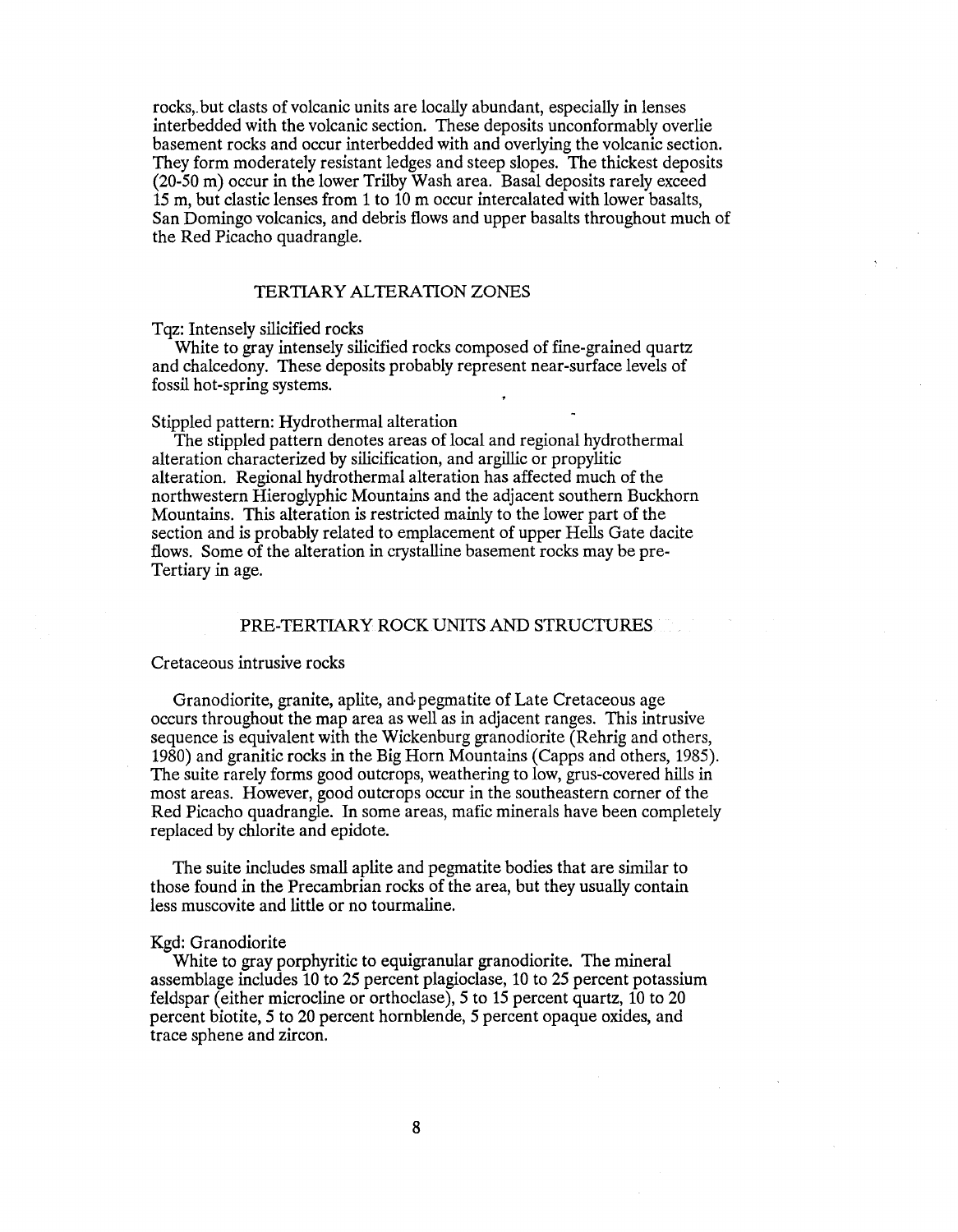## Kg: Granite

Gray to white porphyritic to equigranular granite. This unit is similar to the granodiorite, but contains more quartz and less amphibole. Quartz aggregates up to 15 mm in diameter are common in the northern Red Picacho quadrangle.

# Kp: Pegmatite

## Ka: Aplite

## Proterozoic Rocks

Proterozoic rocks in the map area include metavolcanic and metasedimentary rocks, deformed and undeformed granites, and pegmatite dikes and sills. All of these rocks are intruded to varying degrees by Tertiary felsic and mafic dikes. In places, these dikes compose up to about 70 percent of the outcrop area. Even in these highly intruded areas, however, foliation in the Proterozoic rocks remains consistent in orientation.

## Xs: Metamorphic Rocks

Metamorphic rocks in the map area are correlative with the Proterozoic Yavapai Supergroup, and appear to be continuations of lithologies found in the southern Bradshaw Mountains. In the most extensive exposures of Proterozoic rocks, in the northern Red Picacho quadrangle, the metamorphic rocks have been divided into two units: a predominantly mafic unit (Xam) and a predominantly pelitic unit (Xms). Both units are heterogeneous, with lithologies interlayered on a scale of tens of meters to a meter or less. This interlayering may be due to original depositional variation or to deformation. In other parts of the map area units Xam and Xms were not mapped seperately. but were mapped as Xs (metamorphic rocks including schist, amphibolite, and an analyzed gneiss).

#### Xam: Metavolcanic Rocks

Black, dark-greenish, to gray-green amphibolite, and light gray to tannish well foliated and lineated gneiss.

The most abundant lithologies are biotite-amphibole schist, amphibolefeldspar schist and gneiss, and massive amphibole-epidote gneiss. These rocks are fine to medium grained, well foliated, and usually have a well-developed mineral alignment-lineation in the foliation plane. One amphibolite shows a well-developed lineation, but no foliation.

The amphibolite commonly contains thick layers to small pods of silicic metavolcanic rock, and metacarbonate and metachert that appear to be of exhalative origin. The silicic metavolcanic rocks are very fine grained, well-foliated and lineated gneisses. Thin layers of this lithology can be found within the amphibolite throughout its extent. Good exposures of this lithology are in sections 11, 14, and 15, TIN, R3W, in the Red Picacho quadrangle, where they form east-west-trending bands through the amphibolite.

## Xmch: Metacherts

Red, purplish-brown, and black quartzite. These rocks are interpreted as cherts whose grain-size has coarsened through metamorphism. They occur as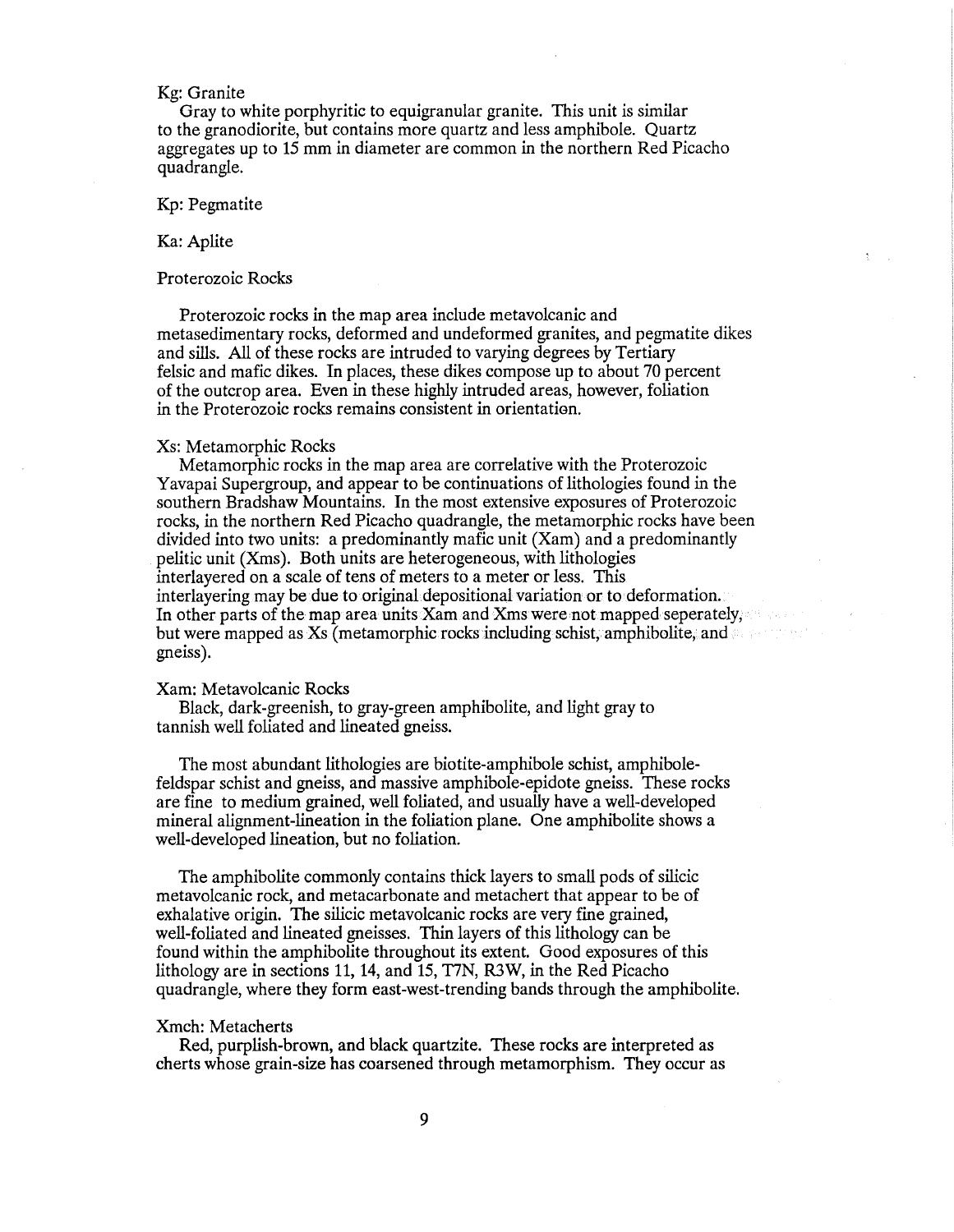pods and stringers interlayered with amphibolite and small bodies of carbonate breccia. Quartzites are common in sections 14 and 15, TIN, R3W, in the Red Picacho quadrangle.

#### Xmc: Metacarbonate

Dark-greenish-brown carbonate. These rocks occur as small bodies of carbonate breccia, commonly with siliceous stringers concentrated around their margins. These rocks occur together with metachert, and both rock types probably originated as exhalites.

## Xms: Metasedimentary Rocks

Gray to reddish-gray schist, white, tan, and gray stretched-pebble conglomerate, and light-gray to medium-gray banded paragneiss.

The most common rock type in this unit is muscovite schist that varies in mineralogy from muscovite-garnet-biotite-quartz-feldspar, muscoviteandalusite-biotite-chloritoid(?)-quartz-feldspar, muscovite-cordierite(?) biotite-quartz-feldspar, and muscovite-quartz-feldspar. These lithologies are fine to coarse grained, and well foliated and lineated. A local crenulation is unique to these metamorphic rocks in the study area. A striking variant to the muscovite schist assemblage contains andalusite porphyroblasts up to 10 cm long.

The stretched-pebble conglomerate contains clasts of felsic igneous rocks, probably volcanic lithologies. The matrix is composed of fine-grained muscovite, chlorite(?), quartz, and feldspar.

The paragneiss in this unit may be a transitional unit between the metasedimentary and the metavolcanic packages; it is certainly transitional in mineralogy, although it usually crops out in association with the metasedimentary rocks. The gneiss is composed of fine-grained amphibole, quartz, feldspar, muscovite, and pyrite. It is well foliated and moderately to well lineated.

#### Xps: Psammitic Schist

These rocks are derived from a lithic sandstone, are similar to the metaconglomerate, but lack the igneous rock clasts, and usually crop out near the metaconglomerate.

The fabrics developed in this unit include a well-developed foliation and a mineral and stretching lineation in the foliation plane. Pebbles in the metaconglomerate are flattened into the foliation plane and highly elongated in the lineation direction. Pebbles presently range from 1 to 20 cm in length, 1 to 3 cm in width, and 0.5 to 3 cm in height.

#### Xg: Granitic Rocks

Orangish-brown, tan, and gray- to light-gray, foliated biotite granite, light-gray to white biotite-muscovite granite. This unit includes several granitic lithologies, the most common of which is a fine-grained, foliated and lineated, biotite granite. This granite is commonly interlayered with metamorphic rocks on the scale of a few meters.

The next most abundant lithology is a medium-grained biotite-muscovite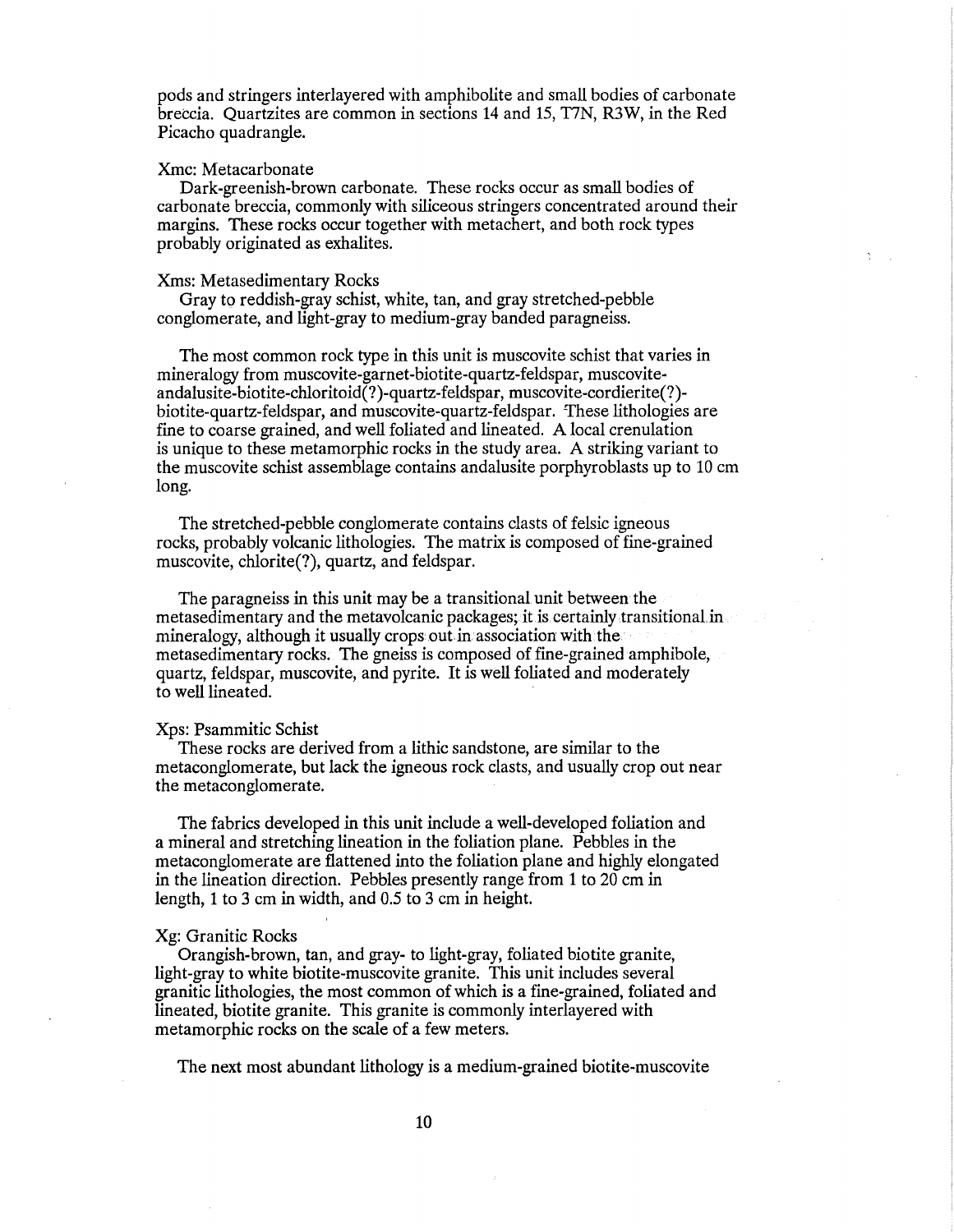granite. This lithology has a deformed border zone with amphibolite in sections 32 and 33, T8N, R3W in the Red Picacho quadrangle. It appears to grade into a porphyritic version with microcline phenocrysts (1-3 cm in length), aligned in the plane of foliation. This lithology rarely shows a lineation, and the foliation is commonly less well developed than in the orangish-brown-weathering biotite granite, or in the other Proterozoic rocks.

Medium- to coarse-grained equigranular to porphyritic biotite or biotitemuscovite granites outcrop in the northeastern corner of the Wickenburg quadrangle and the northwestern corner of the Red Picacho quadrangle. Foliation in these rocks is generally not well developed, and is confined to higher strain zones, with undeformed granite and related pegmatite between these zones. Undeformed portions of these granites can closely resemble the Cretaceous granite. The Proterozoic granites tend to be more resistant, forming large hills and ridges. They are also interlayered with sparse amphibolite and schist stringers, and are more variable in both grain size and mineralogy.

Xal: Leucogranite, pegmatite, and interlayered schist and amphibolite

White to gray, fine-grained, weakly foliated leucogranite and pegmatite. This lithology differs from other granitic rocks in the area in its almost complete lack of mafic minerals. Good exposures occur along the Castle Hot Springs road northeast of Trilby Wash.

#### Xp: Pegmatite

White, pink, and gray pegmatite. The mineral assemblage normally includes very coarse-grained microcline, quartz, muscovite, and tourmaline. Tourmaline commonly pervades rocks adjacent to the dikes, especially amphibolites and schists.

Pegmatite bodies intruded all Proterozoic units. The pegmatites usually occur in elongate bodies parallel to foliation of the host rock, although some pegmatites also cross-cut foliation. Only a few of the pegmatite bodies show evidence of deformation.

Lithium-bearing pegmatites occur in both the Red Picacho and Wickenburg quadrangles. Lithium-bearing minerals documented from the White Picacho District, the largest group of lithium-bearing pegmatites in the area, include spodumene, lepidolite, lithiophilite, amblygonite, and, eucryptite. Other minerals of interest include beryl, tourmaline, scheelite, columbite-tantalite and garnet (Jahns, 1952; London and Burt, 1978). K-Ar dates (Laughlin, 1969) on pegmatite minerals from the area yielded apparent ages ranging from 750-1580 Ma, with muscovite giving a minimum age of 1270 Ma.

#### Proterozoic Structures

Proterozoic rocks of the area contain large- and small-scale structures of known or suspected Proterozoic age that include interfolial rootless fold noses with axes parallel to the mineral-alignment lineation in the rocks. The presence of an isoclinal folding event implies that folding may pervade the Proterozoic section, and some (or all) of the lenticular map patterns may in fact reflect isoclinal folds.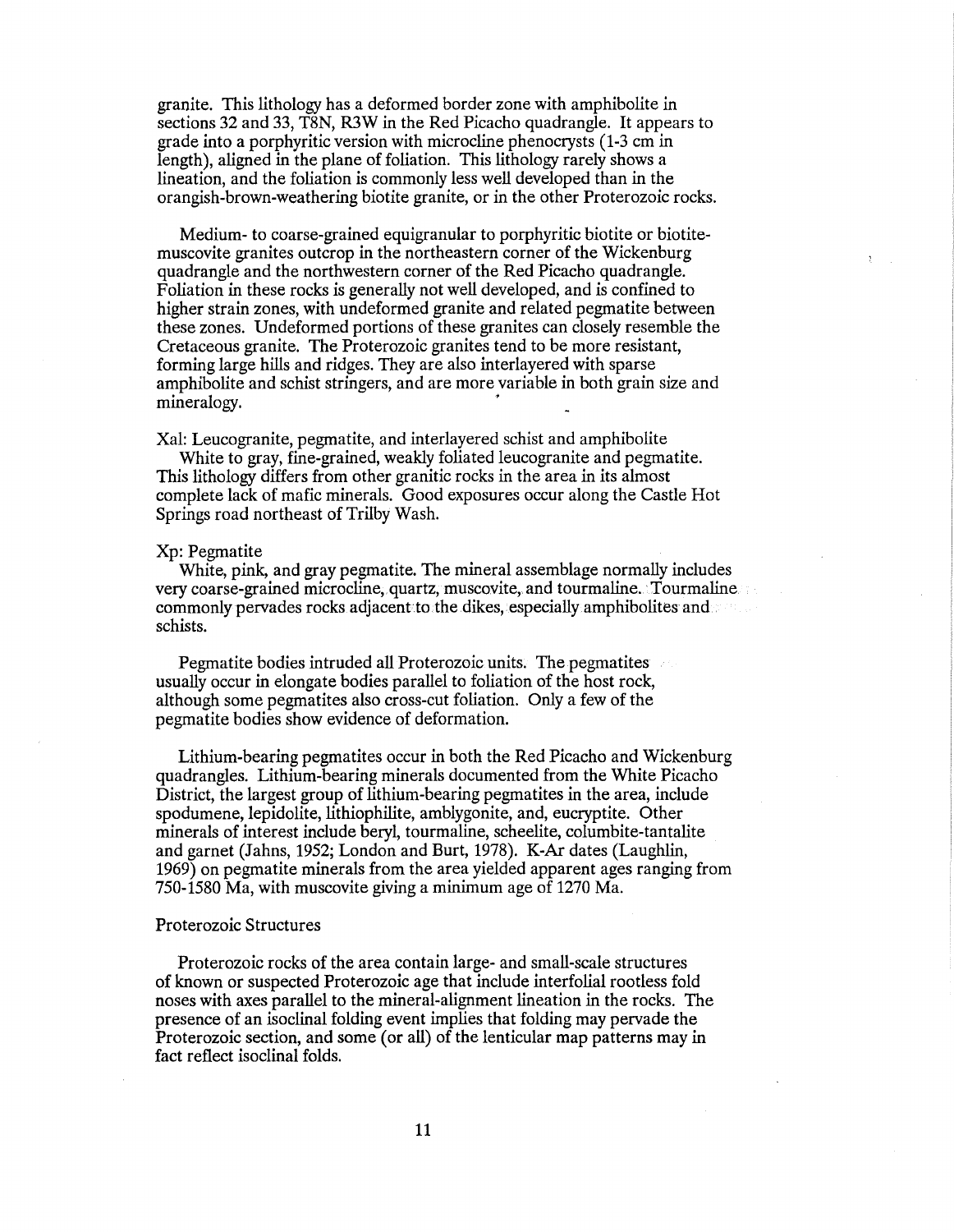A tight fold nose crops out in sections 5 and 6, TIN, R3W of the Red Picacho quadrangle. The axial plane of this fold is subvertical and strikes east-west, the axis dips about 60 degrees west, and the fold closes westward. This structure folds pre-existing foliation, but is not associated with an axial-planar cleavage or crenulation. Just northeast of this fold, in sections 32 and 33 of T8N, R3W, a broad, very open fold gently the foliation in and around the border zone of granite and amphibolite. The axis of this open-fold plunges steeply northwest, with the fold closing southeast. Another such open fold that crops out just to the west, has a nearly vertical axis and closes to the northwest.